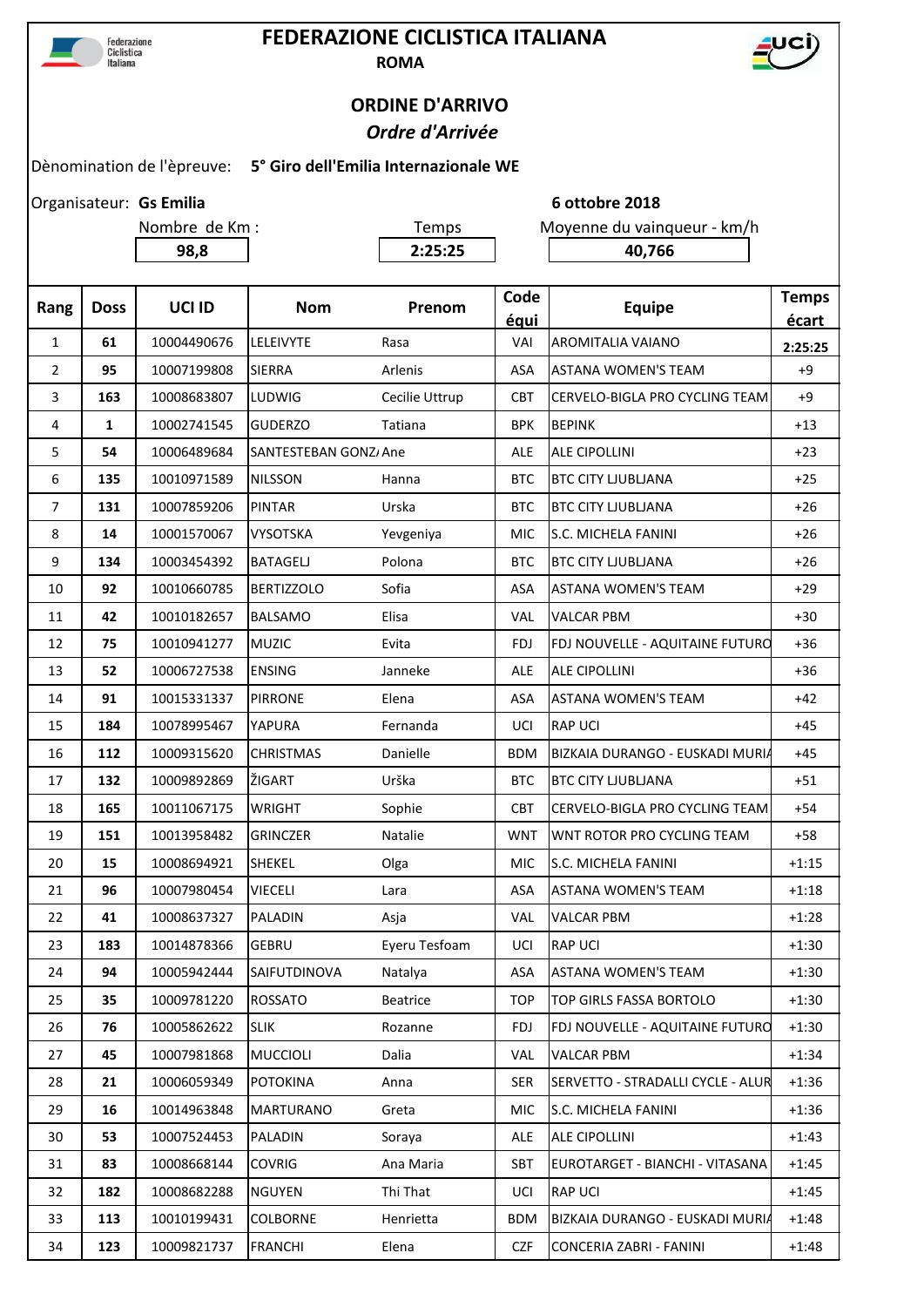| 35 | 172 | 10009721505 | <b>STUDENIKINA</b>     | Natalia           | <b>RUS</b> | <b>RUSSIA</b>                     | $+1:52$ |
|----|-----|-------------|------------------------|-------------------|------------|-----------------------------------|---------|
| 36 | 43  | 10011143260 | <b>CAVALLI</b>         | Marta             | <b>VAL</b> | <b>VALCAR PBM</b>                 | $+1:53$ |
| 37 | 72  | 10007742705 | <b>DUVAL</b>           | Eugénie           | <b>FDJ</b> | FDJ NOUVELLE - AQUITAINE FUTURO   | $+1:54$ |
| 38 | 71  | 10007605891 | <b>BRAVARD</b>         | Charlotte         | <b>FDJ</b> | FDJ NOUVELLE - AQUITAINE FUTURO   | $+1:54$ |
| 39 | 141 | 10014173300 | <b>WIEBES</b>          | Lorena            | <b>PHV</b> | <b>PARKHOTEL VALKENBURG</b>       | $+1:56$ |
| 40 | 102 | 10030052095 | <b>MAGRI</b>           | Silvia            | <b>RVE</b> | <b>RAP VENETO</b>                 | $+2:00$ |
| 41 | 171 | 10010179021 | KASENOVA               | Karina            | <b>RUS</b> | <b>RUSSIA</b>                     | $+2:08$ |
| 42 | 36  | 10015661844 | <b>TOMASI</b>          | Laura             | <b>TOP</b> | TOP GIRLS FASSA BORTOLO           | $+2:12$ |
| 43 | 116 | 10009517195 | <b>MARTINEZ BONAFE</b> | Cristina          | <b>BDM</b> | BIZKAIA DURANGO - EUSKADI MURIA   | $+2:12$ |
| 44 | 5   | 10008689362 | <b>PATTARO</b>         | Francesca         | <b>BPK</b> | <b>BEPINK</b>                     | $+2:14$ |
| 45 | 142 | 10013771758 | <b>VAN VEEN</b>        | Esther            | PHV        | PARKHOTEL VALKENBURG              | $+2:24$ |
| 46 | 74  | 10009877008 | <b>GROSSETETE</b>      | Maëlle            | <b>FDJ</b> | FDJ NOUVELLE - AQUITAINE FUTURO   | $+2:25$ |
| 47 | 86  | 10015496136 | D'AGOSTIN              | Nicole            | <b>SBT</b> | EUROTARGET - BIANCHI - VITASANA   | $+2:28$ |
| 48 | 154 | 10016000536 | <b>TEUTENBERG</b>      | Lea Lin           | <b>WNT</b> | WNT ROTOR PRO CYCLING TEAM        | $+2:29$ |
| 49 | 121 | 10009512953 | <b>CIPRIANI</b>        | Carmela           | <b>CZF</b> | CONCERIA ZABRI - FANINI           | $+2:32$ |
| 50 | 44  | 10007278822 | <b>CONFALONIERI</b>    | Maria Giulia      | <b>VAL</b> | <b>VALCAR PBM</b>                 | $+2:38$ |
| 51 | 146 | 10014185020 | <b>BUIJSMAN</b>        | Nina              | PHV        | <b>PARKHOTEL VALKENBURG</b>       | $+2:39$ |
| 52 | 161 | 10004766017 | <b>HANSELMANN</b>      | Nicole            | <b>CBT</b> | CERVELO-BIGLA PRO CYCLING TEAM    | $+2:45$ |
| 53 | 34  | 10010678771 | QUAGLIOTTO             | Nadia             | <b>TOP</b> | TOP GIRLS FASSA BORTOLO           | $+2:47$ |
| 54 | 4   | 10008625607 | <b>MEDVEDOVA</b>       | Tereza            | <b>BPK</b> | <b>BEPINK</b>                     | $+2:51$ |
| 55 | 32  | 10016095718 | PERINI                 | Chiara            | <b>TOP</b> | TOP GIRLS FASSA BORTOLO           | $+2:53$ |
| 56 | 85  | 10014963040 | <b>SILVESTRI</b>       | Debora            | <b>SBT</b> | EUROTARGET - BIANCHI - VITASANA   | $+2:55$ |
| 57 | 73  | 10015328711 | <b>COPPONI</b>         | Clara             | <b>FDJ</b> | FDJ NOUVELLE - AQUITAINE FUTURO   | $+2:55$ |
| 58 | 23  | 10009674924 | <b>DEBESAY</b>         | Mosana            | <b>SER</b> | SERVETTO - STRADALLI CYCLE - ALUR | $+2:58$ |
| 59 | 6   | 10015185938 | <b>STEIGENGA</b>       | Nicole            | <b>BPK</b> | <b>BEPINK</b>                     | $+2:59$ |
| 60 | 166 | 10015197456 | <b>JØRGENSEN</b>       | Emma Cecilie Nors | <b>CBT</b> | CERVELO-BIGLA PRO CYCLING TEAM    | $+3:05$ |
| 61 | 101 | 10029808282 | <b>BARIANI</b>         | Giorgia           | <b>RVE</b> | <b>RAP VENETO</b>                 | $+3:06$ |
| 62 | 84  | 10010970983 | <b>GASPARINI</b>       | Alice             | <b>SBT</b> | EUROTARGET - BIANCHI - VITASANA   | $+3:12$ |
| 63 | 205 | 10008616715 | <b>MARCELLI</b>        | Emma              | ACC        | TRE COLLI CHIRIO                  | $+3:17$ |
| 64 | 181 | 10078996780 | <b>CAMPBELL</b>        | Teniel            | UCI        | <b>RAP UCI</b>                    | $+3:23$ |
| 65 | 204 | 10015659521 | <b>SESSI</b>           | Arianna           | ACC        | TRE COLLI CHIRIO                  | $+3:29$ |
| 66 | 176 | 10015267780 | <b>STEPANOVA</b>       | Aleksandra        | <b>RUS</b> | <b>RUSSIA</b>                     | $+3:31$ |
| 67 | 64  | 10010970781 | <b>DE RANIERI</b>      | Lisa              | VAI        | <b>AROMITALIA VAIANO</b>          | $+3:31$ |
| 68 | 155 | 10006502115 | <b>SPOOR</b>           | Winanda           | <b>WNT</b> | WNT ROTOR PRO CYCLING TEAM        | $+3:34$ |
| 69 | 153 | 10011088595 | <b>BADEGRUBER</b>      | Anna              | <b>WNT</b> | WNT ROTOR PRO CYCLING TEAM        | $+3:43$ |
| 70 | 63  | 10015659117 | <b>BROGI</b>           | Angelica          | VAI        | <b>AROMITALIA VAIANO</b>          | $+3:43$ |
| 71 | 193 | 10015661036 | <b>SEVERI</b>          | Federica          | <b>VAB</b> | POL VALLERBIKE ASD CASTELFIOREN   | $+3:50$ |
| 72 | 46  | 10015658814 | <b>VIGILIA</b>         | Alessia           | VAL        | <b>VALCAR PBM</b>                 | $+3:50$ |
| 73 | 3   | 10014861390 | <b>MORZENTI</b>        | Lisa              | <b>BPK</b> | <b>BEPINK</b>                     | $+3:50$ |
| 74 | 93  | 10015972850 | PRADERA BERNAL         | Jeydy             | ASA        | <b>ASTANA WOMEN'S TEAM</b>        | $+3:50$ |
| 75 | 202 | 10015663359 | <b>BARBIERI</b>        | Sofia             | ACC        | TRE COLLI CHIRIO                  | $+4:00$ |
| 76 | 56  | 10006880819 | <b>TREVISI</b>         | Anna              | ALE        | <b>ALE CIPOLLINI</b>              | $+4:00$ |
| 77 | 51  | 10003267163 | <b>BASTIANELLI</b>     | Marta             | ALE        | <b>ALE CIPOLLINI</b>              | $+4:00$ |
| 78 | 111 | 10011154475 | <b>ALONSO</b>          | Sandra            | <b>BDM</b> | BIZKAIA DURANGO - EUSKADI MURIA   | $+4:00$ |
| 79 | 136 | 10007135140 | RADOTIĆ                | Mia               | <b>BTC</b> | <b>BTC CITY LJUBLJANA</b>         | $+4:20$ |
| 80 | 133 | 10010200946 | <b>BOOGAARD</b>        | Maaike            | <b>BTC</b> | <b>BTC CITY LJUBLJANA</b>         | $+4:20$ |